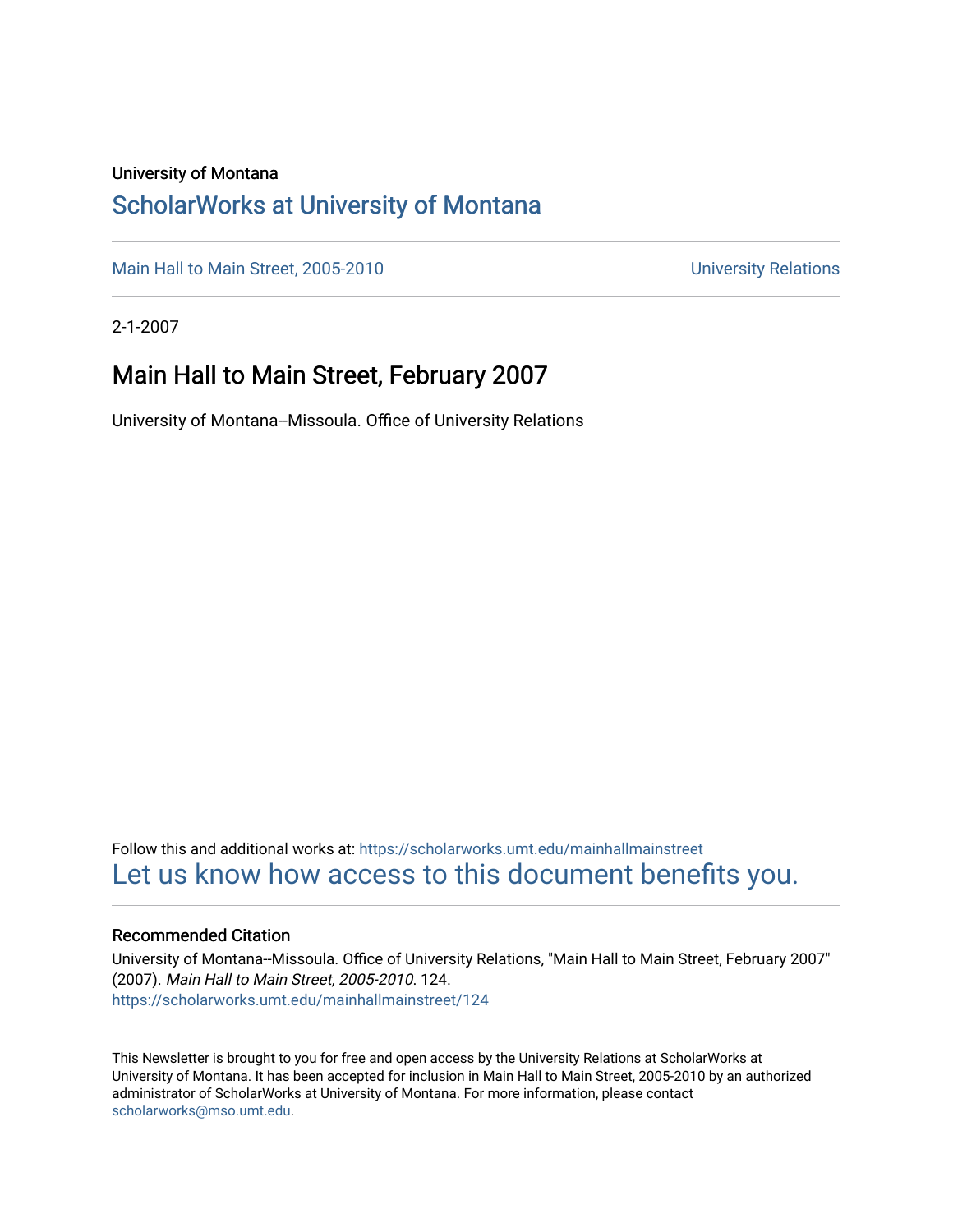### **MIVIE ain Hall to ain Street UNIVERSITY Or MONTA LIBRARY FEB 2 7 2007** February 2007 Vol. 13 No. 2 **Connecting Campus and Community**

# **Favorite teachers take stage for 'Odyssey'**

**R** ichly talented in their art as well as<br>Montana alumnae Esther England '66. in the art of teaching, University of Montana alumnae Esther England '66, M.A.'74, and Margaret Johnson, M.A.'71, first appeared together on the UM stage 41 years ago in a production of "Night of the Iguana." They will appear together again on Saturday, April 14, when they are the honorees of UM's School of Fine Arts seventh annual "Odyssey of the Stars---A Celebration of Artistic Journeys."

An event that benefits the School of Fine Arts scholarship fund, "Odyssey of the Stars" showcases performing and visual arts alumni who have gone on to successful careers in the arts, in concert with current UM students. Former students of the two teachers will gather on the University Theatre stage to perform and celebrate their careers.

England, a mezzo soprano, Fulbright Scholar, UM professor emerita of music and former associate dean of the School of Fine Arts, taught voice at UM for 36 years. Before her teaching career she spent several years studying and performing solo roles in opera and oratorio in Germany and France. England



**Margaret Johnson & Esther England**

founded and for 13 years directed the Western Montana Community Opera Workshop. In addition to her work with the Department of Music, she has served as musical director for both the UM Department of Drama/Dance and Missoula Children's Theatre musical productions. A number of her voice students have gone on to major careers in musical theatre and opera, both in the United States and in Europe.

Johnson, an educator and actress, spent 37 years teaching drama and English at Missoula's Sentinel High School. During her teaching career she directed more than 190 productions. Johnson served as the state director of the International Thespian Society from 1970 to 1993. Performing since she was 14 years old, her favorite roles have included Betty in "The Foreigner" and Mother Superior in "Nunsense."

Johnson was last seen on stage in the Missoula Children's Theatre production of "My Fair Lady." When she retired from teaching in 2001, Sentinel High School honored her years of service and dedication to teaching by naming the school's theater the Margaret Johnson Theater. **零** 

# **University strikes gold in two competitions**

**' TA/T <sup>s</sup> new** television commercials have struck gold in **kJ IVAtwo** competitions, one regional and one national. The marketing campaign developed by UM Executive Vice President Jim Foley to promote the University and boost enrollment received a Gold award and was chosen as one of 16 Best of Shows in the Admissions Marketing Report Advertising Awards Competition. It also garnered a Grand Gold award from the Council for Advancement and Support of Education District VIII Communications Awards Competition. Winners of the Grand Gold are eligible for the highest award bestowed by CASE — the Virginia Carter Smith Grand Crystal Award, to be selected during District VIII's annual conference in late February in Boise, Idaho.

The Silver Cloud Tour, a train tour that carried UM administrators, faculty and students to Helena, Billings and Livingston to meet with prospective high school students and teachers, also received a Gold award in the AMR competition.

University Relations' publications were not far behind, with Director Rita Munzenrider winning a CASE Gold award and a Silver award in the AMR competiton for the 2005 President's Annual Report, "A Legacy of Giving." The annual report highlighted the ways in which private giving over the years has strengthened the University's programs and provided opportunities for faculty and students. The report was produced by the University Relations team of Munzenrider; Todd Goodrich, photographer; Patia Stephens, Web content manager and news editor; and Cary Shimek, senior news editor. It was designed by Neal Wiegert of UM Printing & Graphics.

Two University Relations editors won CASE Golds for feature stories in University Relations publications. Stephens won a Gold for her feature "When Speech Wasn't Free" that appeared in the fall 2006 Montanan. She wrote of how UM professors and students embarked on a mission to find the living relatives of Montanans who were imprisoned for sedition during World War I. The students and professors were able to locate many of the descendants and led an effort that resulted in Montana Gov. Brian Schweitzer's pardons of those convicted of sedition.

Cary Shimek won for his feature "Ranching Human Lice," which appeared in the spring 2006 issue of Research View. Shimek painted a vivid portrait of the work of UM researchers who study body lice and the pathogens they carry — notably trench fever. **— Continued back page**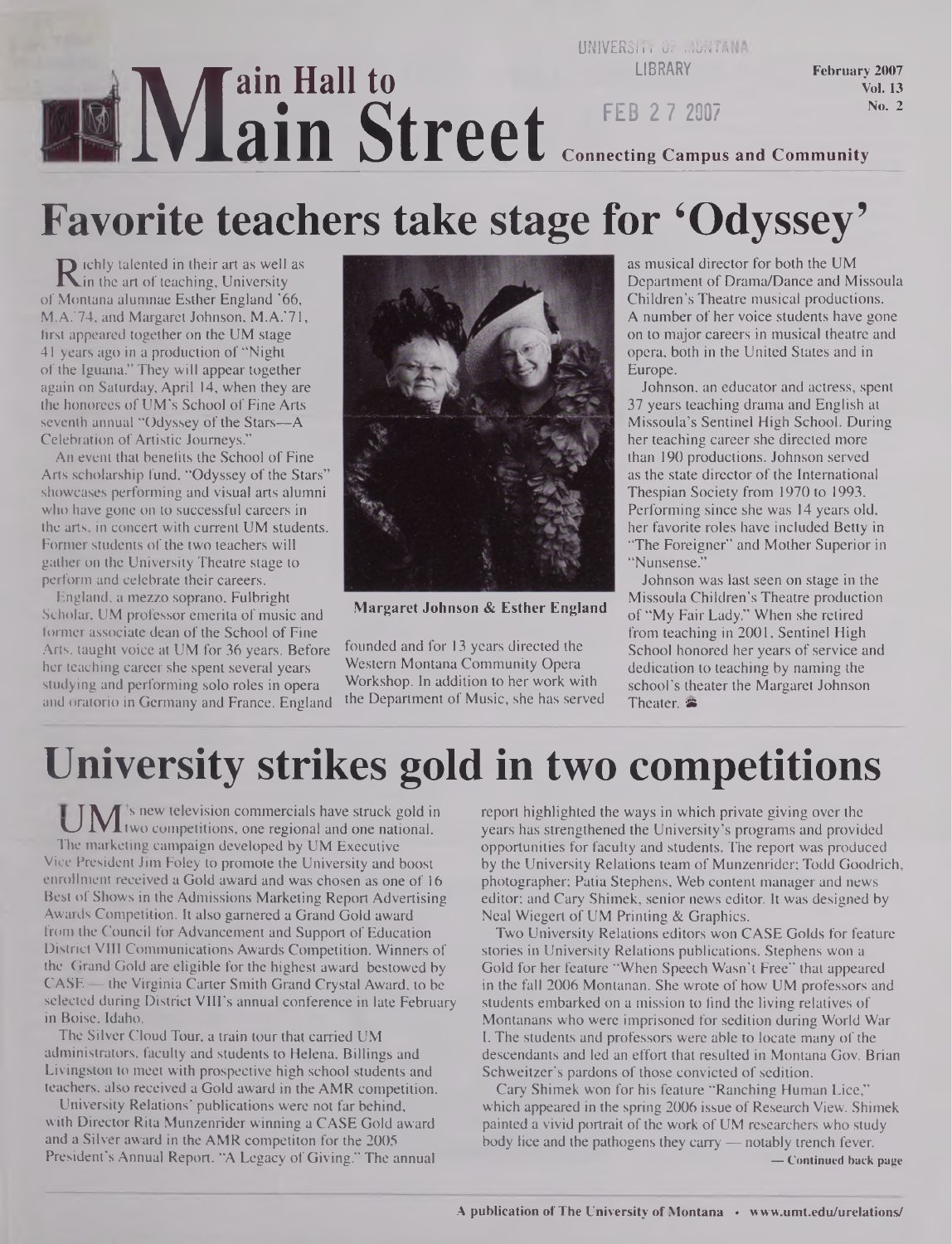# **Making connections with tribal colleges**

**T TA** *A* President George Dennison,  $\mathbf{IV}\mathbf{I}$ along with other University administrators and faculty, is visiting all the tribal colleges in Montana this year

to establish working relationships with college administrators, determine needs of the colleges and learn where joint projects are possible.

To date, the UM ambassadors have visited Blackfeet Community College, Chief Dull Knife Memorial College, Little Big Horn College, Fort Peck Community College, and Salish Kootenai College. Dennison plans to visit Stone Child College and Fort Belknap College

before the end of the academic year.

Those who have accompanied the president include Gerald Fetz, dean of the College of Arts and Sciences: James McKusick, dean of the Davidson Honors College; Bonnie Allen, dean of the Mansfield Library; David Beck, interim Native American Studies chair; Linda Juneau, Native American liaison; and Jim have sought to identify transfer obstacles. "An issue discussed by the tribal college leaders has to do with the problems students face because of 'culture shock,'"

Dennison said. He said UM initiated a special Native American Orientation Session during the summer to deal with this challenge; about 150 Native American students attended the session last summer.

There also is an orientation forstudents in April called Transfer Transition that welcomes students interested in transferring.

Dennison noted discussions have centered

on how Native speakers of the various languages can help as UM develops language programs to benefit students at the tribal colleges, as well as at UM.

**— Continued back page**

## **UM celebrates 114th birthday with cake and awards**

Foley, UM executive vice president. Dennison described the discussions as "very fruitful." He noted that he and other University personnel have discovered problems with dual admissions programs and

UM ambassadors and representatives of Blackfoot Community College at the college

The University of Montana celebrated its 114th birthday<br>for Feb. 15 with Charter Day events and the bestowing of<br>vards. Charter Day is held each February to commemorate the The University of Montana celebrated its 114th birthday awards. Charter Day is held each February to commemorate the 1893 founding of the University.

Andrea Helling, president of the Associated Students of UM, spoke at a noon event kicking off the celebration in the University Center Atrium.

Charter Day award winners were honored at an evening ceremony and reception in the UC Ballroom.

This year's award recipients are: David Sherman, associate

professor, UM Department of Philosophy, the Dennison Faculty Award; Karen "Kelly" Chadwick, gardener, the Dennison Staff Award; Kevin Flynn, a UM senior majoring in Native American studies from Hinsdale, Ill., the ASUM Student Service Award; Harry Fritz, chair of the UM Department of History, the Robert T. Pantzer Award; Charlie Oliver of Hamilton, the Neil S. Bucklew Presidential Service Award; James Hirstein, research professor, UM Department of Mathematics, the Montana Faculty Service Award; and Sharon Palmer, Realtor, Lambros Real Estate, the Montana Alumni Award.

## **On your mark for Easter Eggstravaganza**

On your mark, get set --- the<br>gstravaganza is Saturday, April 7, on the n your mark, get set — the seventh annual Missoula Easter UM Oval.

This year's Easter egg hunt will be bigger and better than ever with more than 20,000 prize eggs and 25,000 pieces of candy for local youngsters.

The region's largest egg hunt takes place in the heart of campus, where children scour nearly four acres of lawn for ageappropriate candy and prizes.

Free and open to the public, the hunt features separate sections for the following



age groups: 0-2,3,4-5,6-7 and 8-9 years old. Parents are allowed to help the infants and toddlers collecting goodies in the 0-2 section only. Kids who find maroon, silver and gold eggs will be rewarded with top prizes.

UM and local high school students who volunteer through the Missoula Flagship Program will help hand out prizes.

The Eggstravaganza is sponsored by Southgate Mall, Community Medical Center, Missoula Federal Credit Union, the New 102.5 Mountain FM, A Carousel for Missoula, and UM's President's Office and University Relations, **is**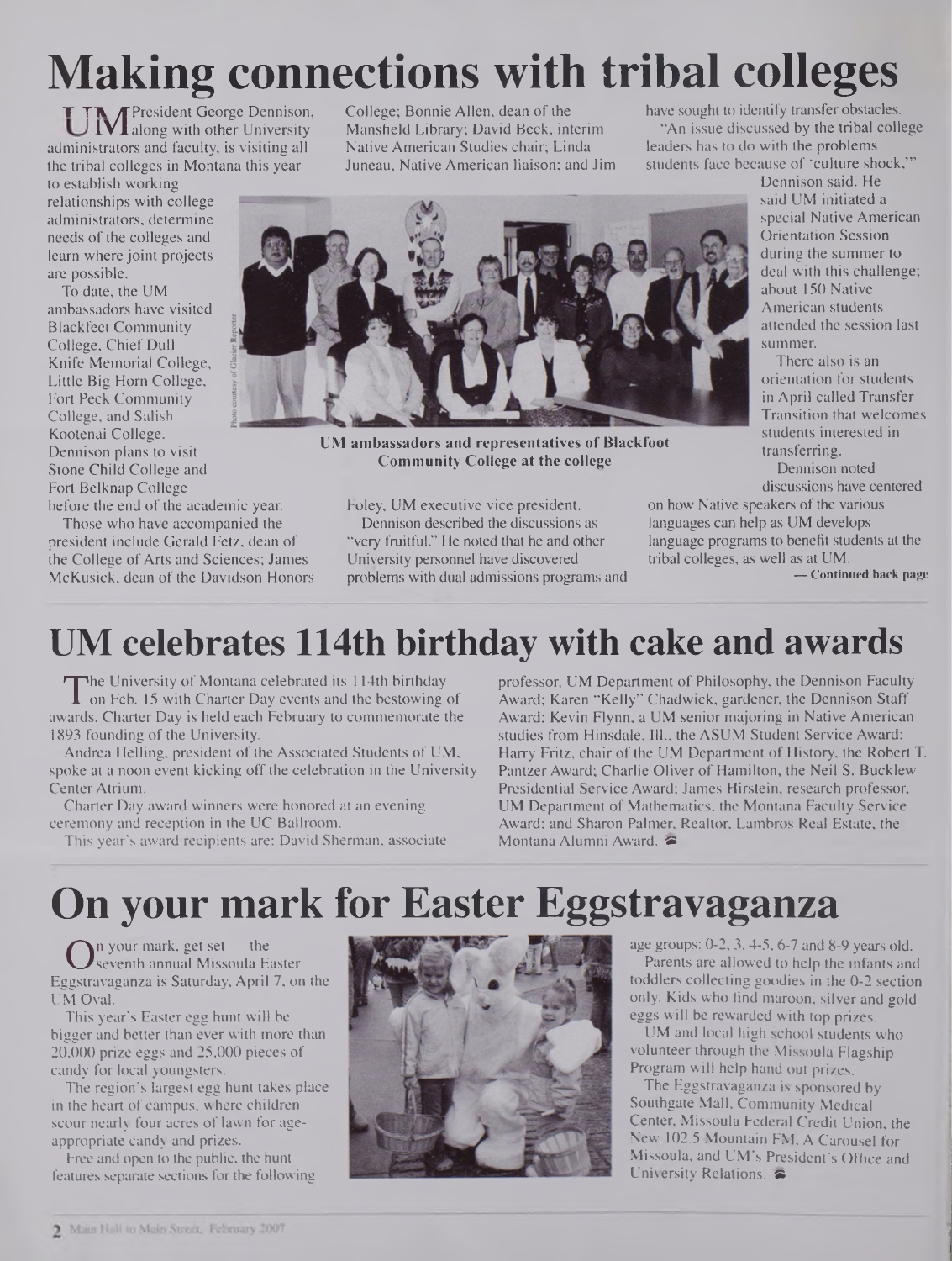**Longfish Exhibit—**The Montana Museum of Art & Culture has been awarded a \$20,000 grant from the National Endowment for the Arts' Access Program to support a traveling exhibition of the works of Native American artist George Longfish. The exhibition, "George Longfish —A Retrospective," honors the artist's leading role in contemporary American

Indian art. Throughout his career Longfish, who is Seneca and Tuscarora, has been influential as an artist, educator

and curator. He is internationally known for his vivid paintings exploring issues of Native identity and has won awards for his sculptures. The first stop of the national tour will be MMAC's Meloy and Paxson galleries, located in UM's Performing Arts and Radio/Television Center, March 9-April 20. Longfish will serve as artist-in-residence in Missoula April 3-6.

**Montana Grants—**The Matthew Hansen Endowment at UM grants awards for historical research, creative writing and wilderness studies projects that explore Montana's land and people. Awards usually range from \$400 to \$1,000. The deadline to submit funding proposals for this year is March 1. Awards will be announced in April. The endowment was established in 1984 as a memorial to Matthew Hansen and his ideals. Successful proposals fund projects that encourage mindful stewardship of the land and contribute to the preservation of Montana's heritage. For more information, call 406-243-5361 or visit the Wilderness Institute in University Hall 303.

**Faculty Productivity—**UM's College of Forestry and Conservation was ranked third among graduate forestry programs, according to a new ranking system that measures faculty productivity. The Faculty Scholarly Productivity Index, an objective assessment backed by State University of New York at Stony Brook and produced by Academic Analytics, measured productivity based on publications, citations and grants on a per capita basis. UM's forestry college placed behind only Yale University, the country's oldest forestry program, and the University of Washington. Assessment results were released in the Jan. 12 issue of The Chronicle of Higher Education.

**Economy Booming—**Montana's economic boom is spreading to all major sectors of the economic base, including manufacturing, nonresident travel, agriculture, mining and the federal government, according to UM economist Paul Polzin. In addition, buoyant conditions in construction and real estate may add a short-term boost in certain parts of the state, said Polzin, director of UM's Bureau of Business and Economic Research. "Montana continues to buck national trends when it comes to construction, real estate and house prices," he said. "Despite more than two years of rising interest rates, the state's construction industry remains at record levels. Flathead and Gallatin counties are especially benefiting from vibrant construction activity and expanding real estate employment."

**Peace Corps—**New figures show UM is sixth in the nation among schools its size for producing Peace Corps volunteers. UM jumped up three places on the 2007 list, which ranks medium-sized colleges and universities with enrollments between 5,001 and 15,000. UM now has 42 alumni serving as Peace Corps volunteers. Last year it had 39. According to the Peace



UNIVERSITY OF MONTAN<sub>d</sub> eyess office, 692 UM alumni have joined the corps over the years, making Montana the No. 52 all-time producer of volunteers. This year's ranking placed UM ahead of Boston College, the University of Notre Dame and Brown, Harvard, Northwestern and Yale universities. Montana State University-Bozeman landed at No. 19 on the list with 26 volunteers.

> **Master Plan—**A series of committee meetings on the development of a master plan for UM's South Campus is

under way at the Lewis and Clark Community Center. Upcoming meetings are scheduled for the following Mondays: March 5 and 19; April 2, 16 and 30; May 14 and 28; and June <sup>11</sup> and 25. All meetings are open to the public. The meetings will explore options for UM's land along Higgins Street and South Avenue. The South Campus Master Plan Committee is made up of UM administrators, students, city officials and representatives from neighborhood councils adjacent to South Campus. For more information, call 406-243-4662 or visit <http://www.umt.edu/southcampus>.

**Humanities Award—**William Marcus, director of the UM Broadcast Media Center, will receive a Governor's Humanities Award at a March <sup>1</sup> ceremony in Helena. The awards are given by the Montana Committee for the Humanities to honor service to and enhancement of public appreciation for the humanities. Marcus oversees Montana Public Radio and KUFM. Marcus also has been the host of the TV show "Backroads of Montana" since its 1991 premier. "The great thing about the Broadcast Media Center is all the talented people who work for it," he said on receiving the award. Marcus' career began in radio as a production assistant for Montana Public Radio. He was executive producer of a TV documentary about an eastern Montana pioneer, "Evelyn Cameron: Pictures from a Worthy Life," that won a CINE Golden Eagle award last year.

**Covering the Legislature—**UM students are taking to the airwaves once again to cover the Montana Legislature. A group of UM students covered the last session of the Legislature in 2005, and their newscasts received such positive feedback that UM's Department of Radio-Television decided to send students to Helena once again. This year two seniors in broadcast journalism, both native Montanans, are covering the session. Cortney Fawthrop from Townsend and Autumn Reagor from Great Falls are in charge of interviewing, editing and producing the daily radio series. The broadcasts are sent to more than 50 radio stations statewide.

**Public Health—**The School of Public and Community Health Sciences now is the official name for the University's programs in public health, which are housed in UM's College of Health Professions and Biomedical Sciences. A 42-credit master's program in public health—the only one of its kind in Montana is offered through the school. The master's program focuses on the intersection of rural and global health issues to prepare professionals for public health research and practice in Montana, rural America and developing countries around the world. The school also offers a 12-credit certificate in public health. Distance-learning technology used by the school will allow practitioners throughout Montana to develop new competencies that address growing health problems facing the state, the nation and the world. ®